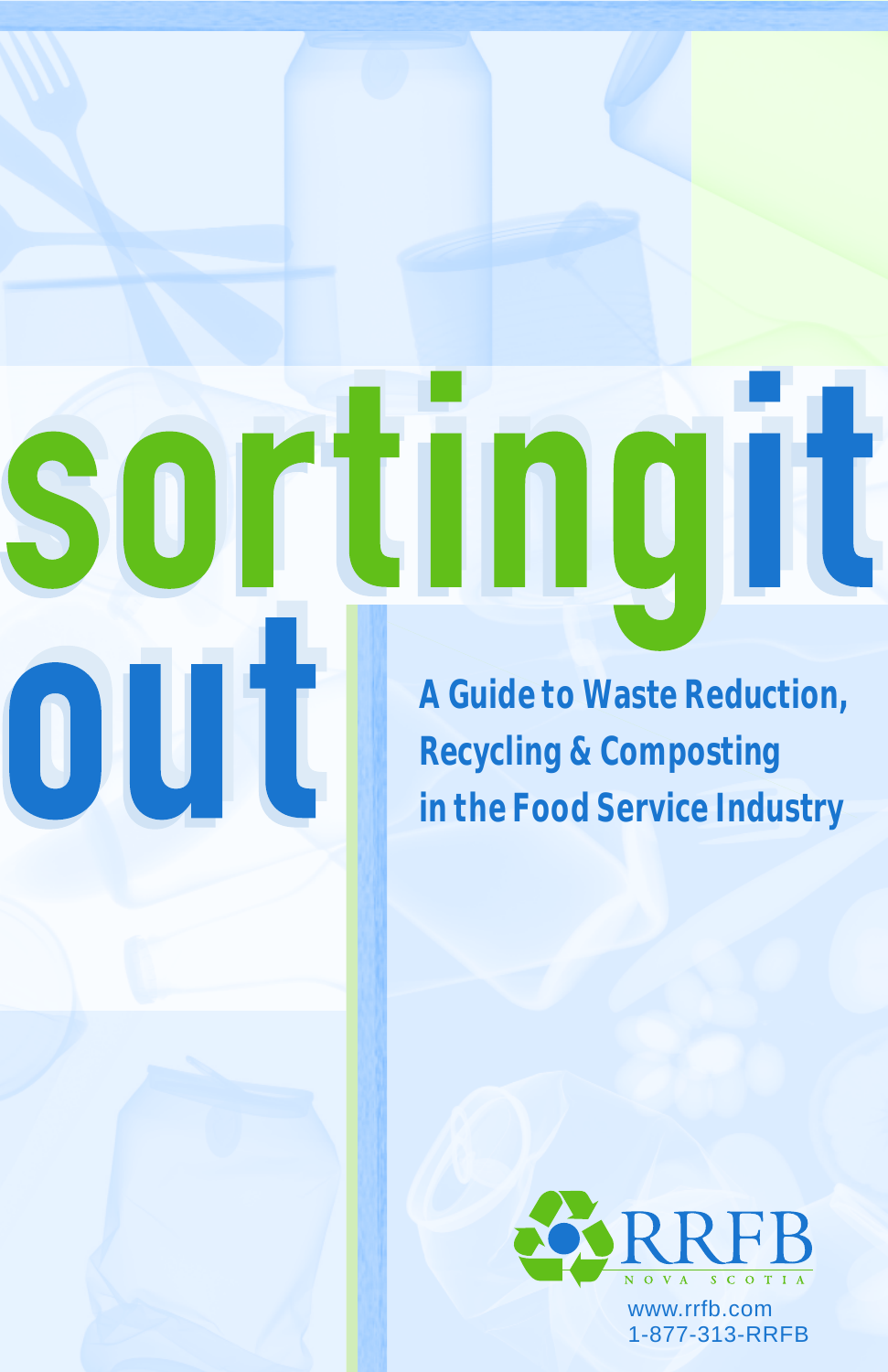## **1. Reducing Your Restaurant's Waste**

## **A Good Investment!**

Smart waste management is a positive step for any restaurant. Once you commit to reducing, recycling and composting your restaurant's waste, the benefits really add up!



### **Reducing Waste Is...**

**Good for Business**

Environmentally conscious companies attract customers! Reducing waste can also increase staff morale and improve your bottom line.

### **Good for the Environment**

Waste reduction decreases the amount of waste in landfills, conserves natural resources, and can prevent litter.

#### **The Law**

Many waste materials are banned from landfills in Nova Scotia. For a list of all banned materials, visit www.rrfb.com.

A few examples include:

- Food waste
- Steel, tin & glass food containers
- Refundable beverage containers
- Corrugated cardboard & newsprint
- Televisions & computers
- All businesses are responsible for proper waste separation and ensuring their waste is delivered to an appropriate facility (i.e. composting or recycling plant). In addition, restaurants are required to provide both interior and exterior multi-stream containers. Outdoor containers must be maintained to prevent litter.
- Used tires
- Waste paint
- Used oil
- #2 HDPE plastics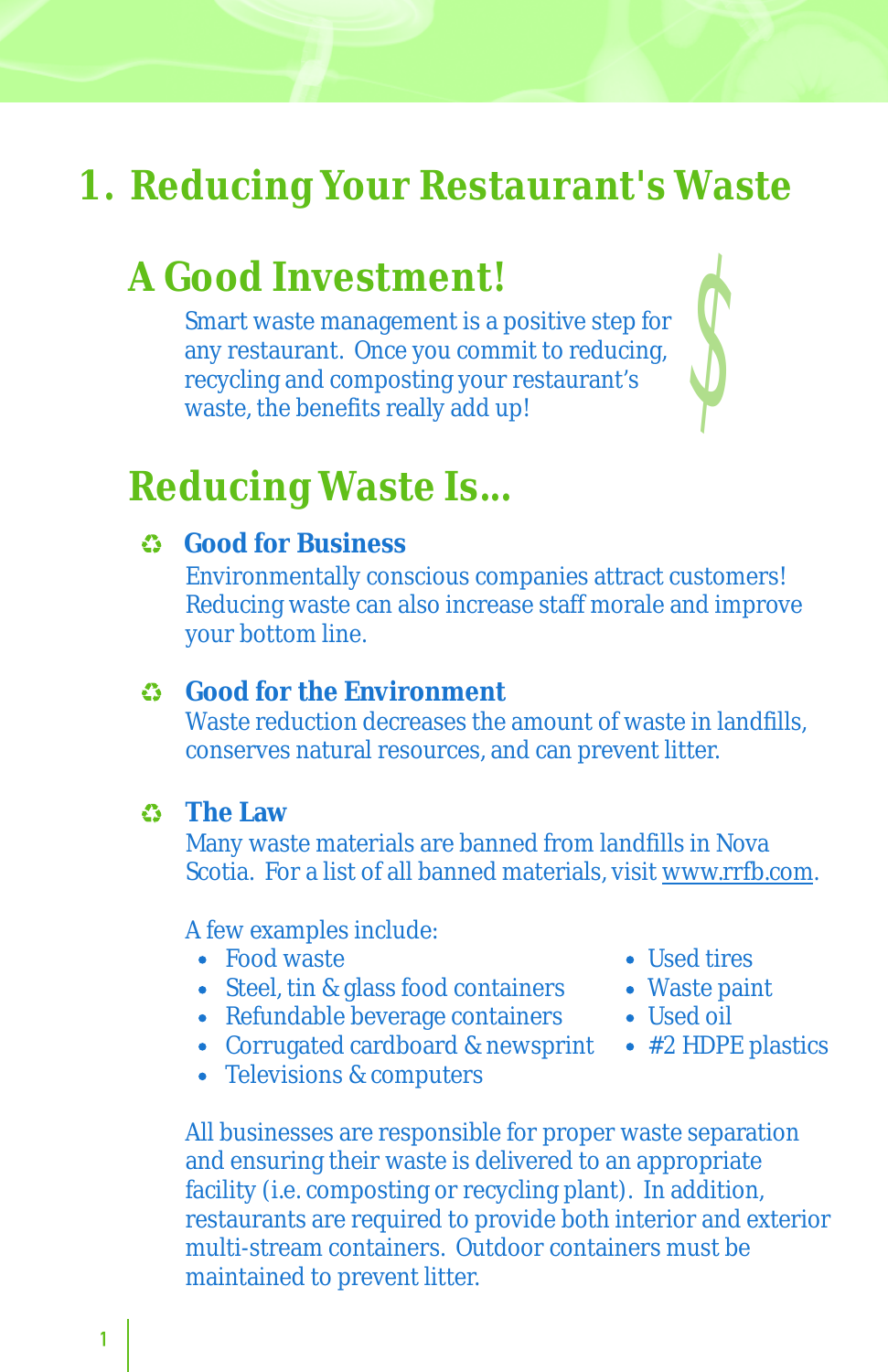

# **TARGET: 300kg by 2015**

Nova Scotia's goal is to reduce its waste to 300 kg per person per year by 2015. Food service owners, managers and staff all play an important part in meeting this goal!

# **2. Getting Started**

Before you start reducing your restaurant's waste, you need to assess the situation and get the cooperation of staff. Follow these key steps to develop a successful waste reduction program:

**1. Get Management and Employees on Board** Management and employee support is critical in implementing and maintaining your program—every step of the way!

### **Successful Restaurants:**

- ?**essful Restaurants:** Integrate the program into company policy, procedures
- and philosophy<br>
Include recycling and waste reduction responsibilities in
- ?job duties and occupational health and safety training Involve employees in program design, implementation
- and evaluation<br>Find a "champion"—a staff member to lead the program<br>
- and inspire others!<br>• Set up a waste reduction or recycling team

# **Here to Help**

Your regional waste reduction coordinator can provide *free* educational resources and guidelines on proper sorting in your area.

> To get in touch with a coordinator near you, visit www.rrfb.com.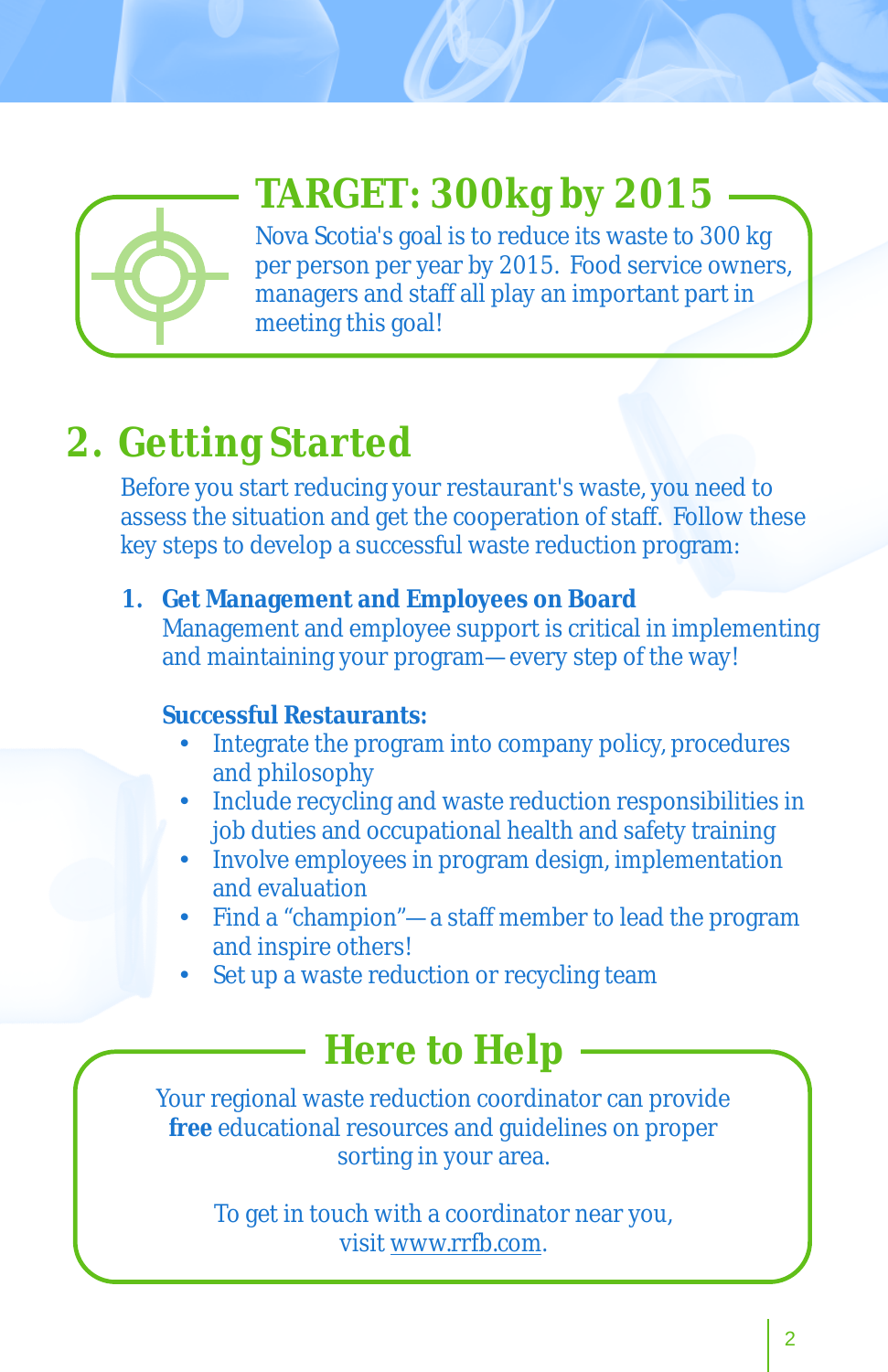- **2. Conduct a Waste Audit** A waste audit identifies and quantifies the sources of waste from the food preparation area to the waste bins. An audit is an excellent starting point for designing a recycling and composting program.
- **3. Identify and Evaluate your Options** Once you have characterized the types of waste generated in your restaurant, gather information for a plan of action. Work with:
	- Staff to determine items that you can reduce, reuse, recycle or compost<br>• Suppliers to learn about packaging alternatives
	-
	- ?Suppliers to learn about packaging alternatives Haulers to find out costs and types of services

Choose the best plan for your company and determine how to implement an effective program.

# **3. Before Sorting**

You've identified the components of your restaurant's waste stream and are ready to cut it back…but where do you start? Chances are, you already have. The most important part of waste reduction is waste prevention—a concept many business owners understand because it cuts costs!

### **Consider:**

- 
- Purchasing in bulk where possible<br>• Reduced packaging for take-out foods and eat-in
- accessories<br>
Asking suppliers to reuse or recycle shipping boxes,
- pallets, bins, etc.<br>• Reusable mugs, cutlery, or dishes
- Reusable mugs, cutlery, or dishes<br>• Discounts for customers who bring their own reusable
- mugs or bags<br>• Donating extra food to a local food bank
- ?Donating extra food to a local food bank Products made from recycled materials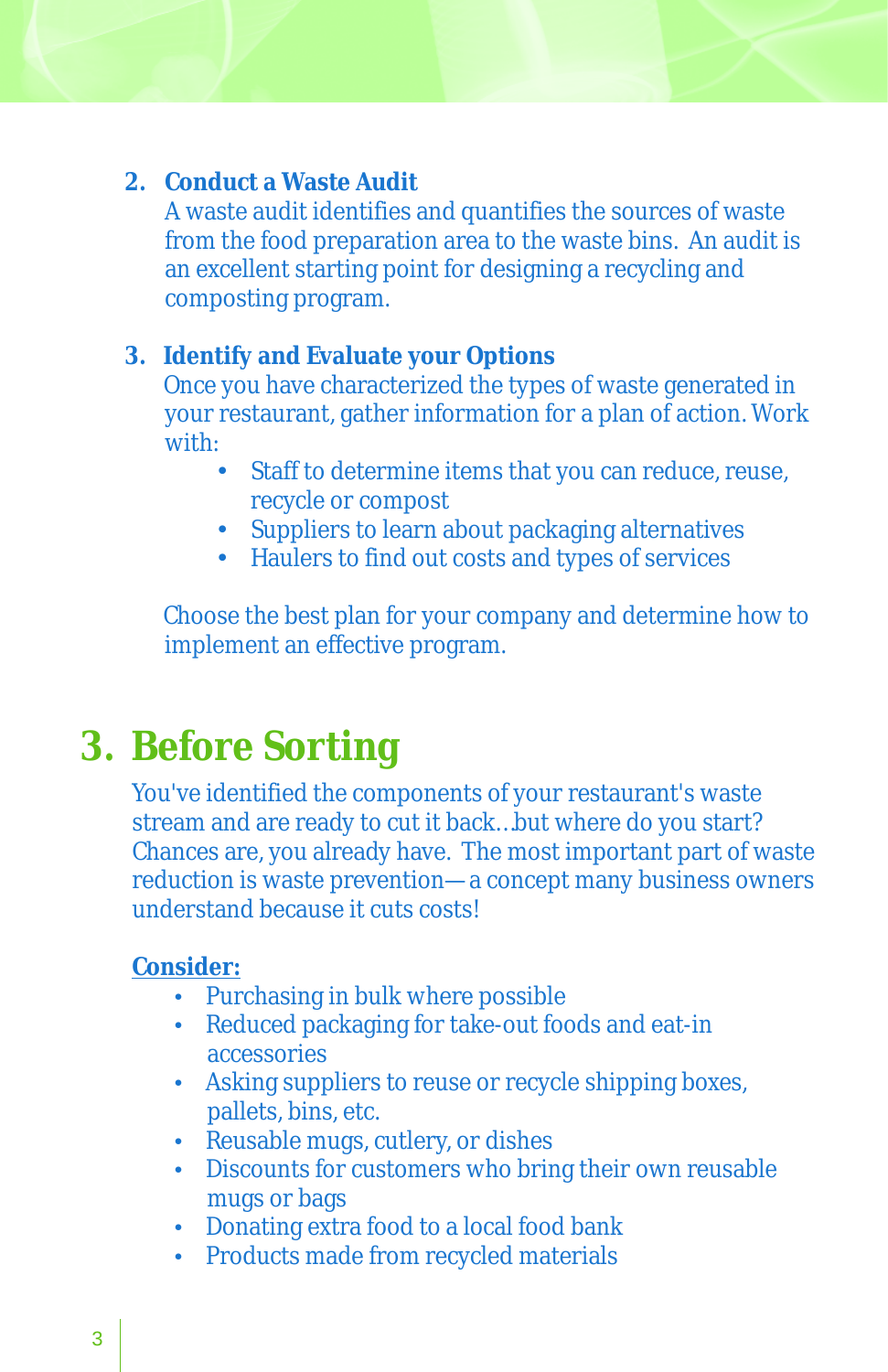# **4. Sorting Waste: Which materials go where?**

Restaurant waste must be sorted into three main streams: garbage, organics and recyclables. Nova Scotia landfills no longer accept food waste or recyclable materials.

This page provides basic sorting guidelines for a typical restaurant. For more detailed information, please contact your local municipality.



RECYCLABLES

- Boxboard  $(e.g.$  donut box)
- Soiled paper bags
- Paper tray liners



Styrofoam™ (e.g. bowls, cups, food containers)

**Bottle caps** 

**Straws** 

**Plastic cutlery** 

Hot/cold drink cups and lids \* Aluminum foil wrap

Plastic and foil condiment packages

Mini butter containers

Milk creamers

\* May be compostable or recyclable in some areas. Contact your municipality for information.

#### **CONTAINERS**

All beverage containers \*

Paper napkins

sugar, etc.

Tea bags

Paper packaging

from salt, pepper,

- **Glass bottles**
- **Plastic bottles**
- Juice cartons

Milk cartons/jugs

- 
- Metal food cans
- **PAPER** 
	- Newspaper
- Paper bags
- Carry-out trays
- Office paper
- **Cardboard**

\* Beverage containers (excluding milk) can be returned to an ENVIRO-DEPOT<sup>™</sup> for a refund.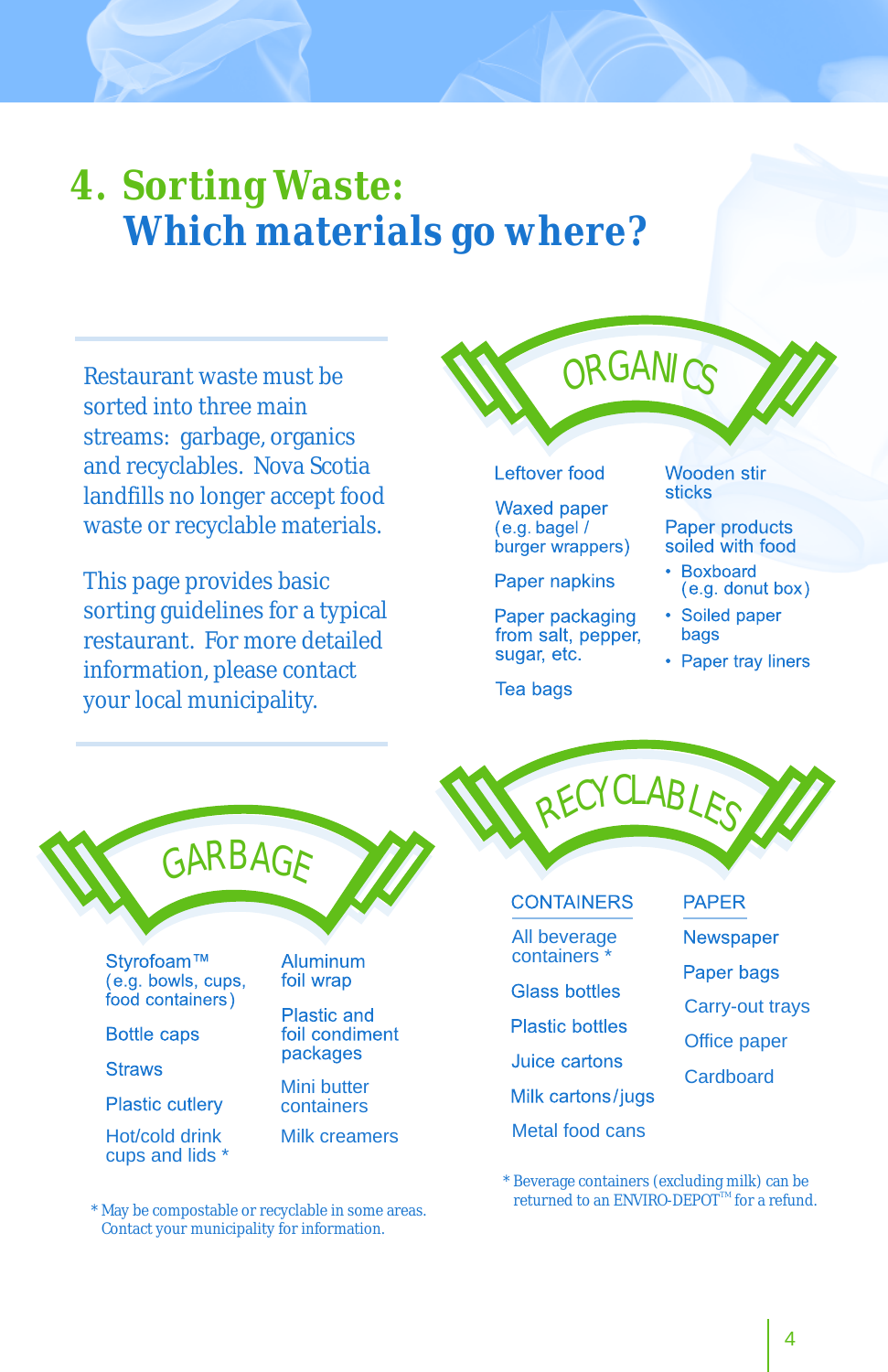## **5. Sorting Success**

Separating your waste requires the cooperation of management, staff, and customers. Keep the following factors in mind for optimal participation in your program.

### **Who Sorts:**

Will staff, customers, or a combination of both separate waste? A customer-based approach is effective when accompanied by education and a comprehensive waste reduction program. Staff collection and sorting of waste left on tables is an option that yields less contamination of bins.

#### **Bin Design:**

Your source separation containers should be accessible, clean, and aesthetically pleasing. The colour of the bins and even the shape and size of their openings can improve their effectiveness. These basics of bin design promote the best results:

| <b>Materials</b>   | <b>Shape of Opening</b> | <b>Size of Opening</b>                   | Colour       |
|--------------------|-------------------------|------------------------------------------|--------------|
| <b>Recyclables</b> | Circle                  | Large enough for a<br>2 litre pop bottle | <b>Blue</b>  |
| Paper              | Rectangle               | Large enough for a<br>folded newspaper   | Grey         |
| <b>Organics</b>    | Inverted semi-circle    | 28cm diameter                            | Green        |
| Garbage            | Large square            | 30+cm diameter                           | <b>Black</b> |

#### **Bin Tips:**

- To avoid bin cross-contamination, leave the garbage opening uncovered. Also, put a lid on the opening for organics, hinged on the flat side.<br>• All bin openings should be easily accessible to everyone.
- 
- Slant the top of the bin, so waste cannot be left unsorted.
- ?Slant the top of the bin, so waste cannot be left unsorted. Line all containers with clear plastic bags so waste can be easily identified. When full, the organics must be emptied into the green bin and the bag put in the garbage.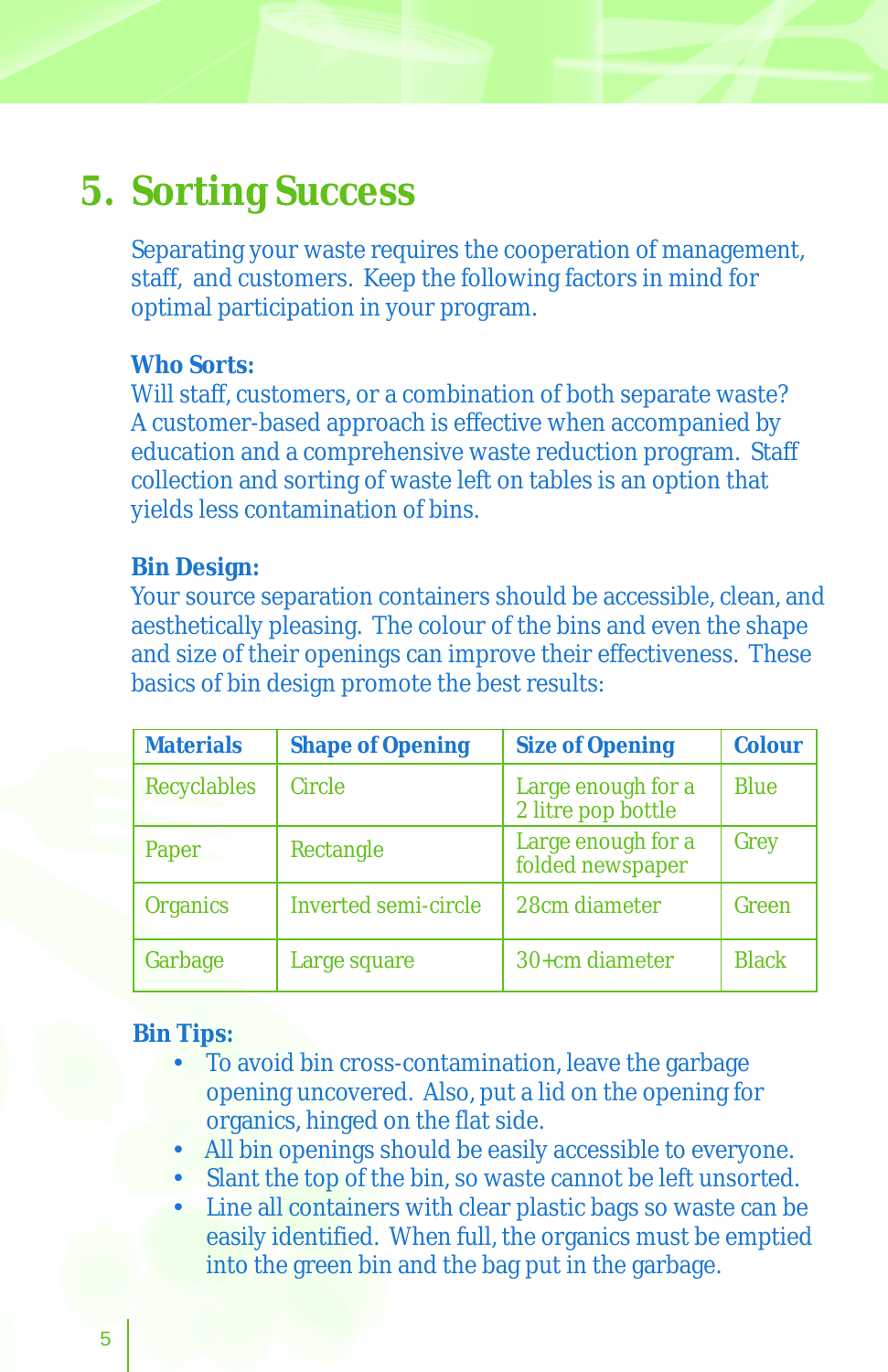

**Bin Location:**

Cluster bins together in a central, easily accessible location. Separating bins in different parts of a room can result in confusion and contamination.

A list of bin retailers and manufacturers can be found at www.rrfb.com.

### **Signs:**

Mark containers clearly with signs indicating which items go where. Signs should be:

- Descriptive, picturing 3 to 4 typical items<br>• Colour-coded
- 
- Easily visible
- ?Easily visible Standardized, if your restaurant is part of a chain

To order or download colourful, illustrated signs free of charge, visit RRFB Nova Scotia's website at www.rrfb.com.











**RECYCLABLES ORGANICS GARBAGE PAPER REFUNDABLES**